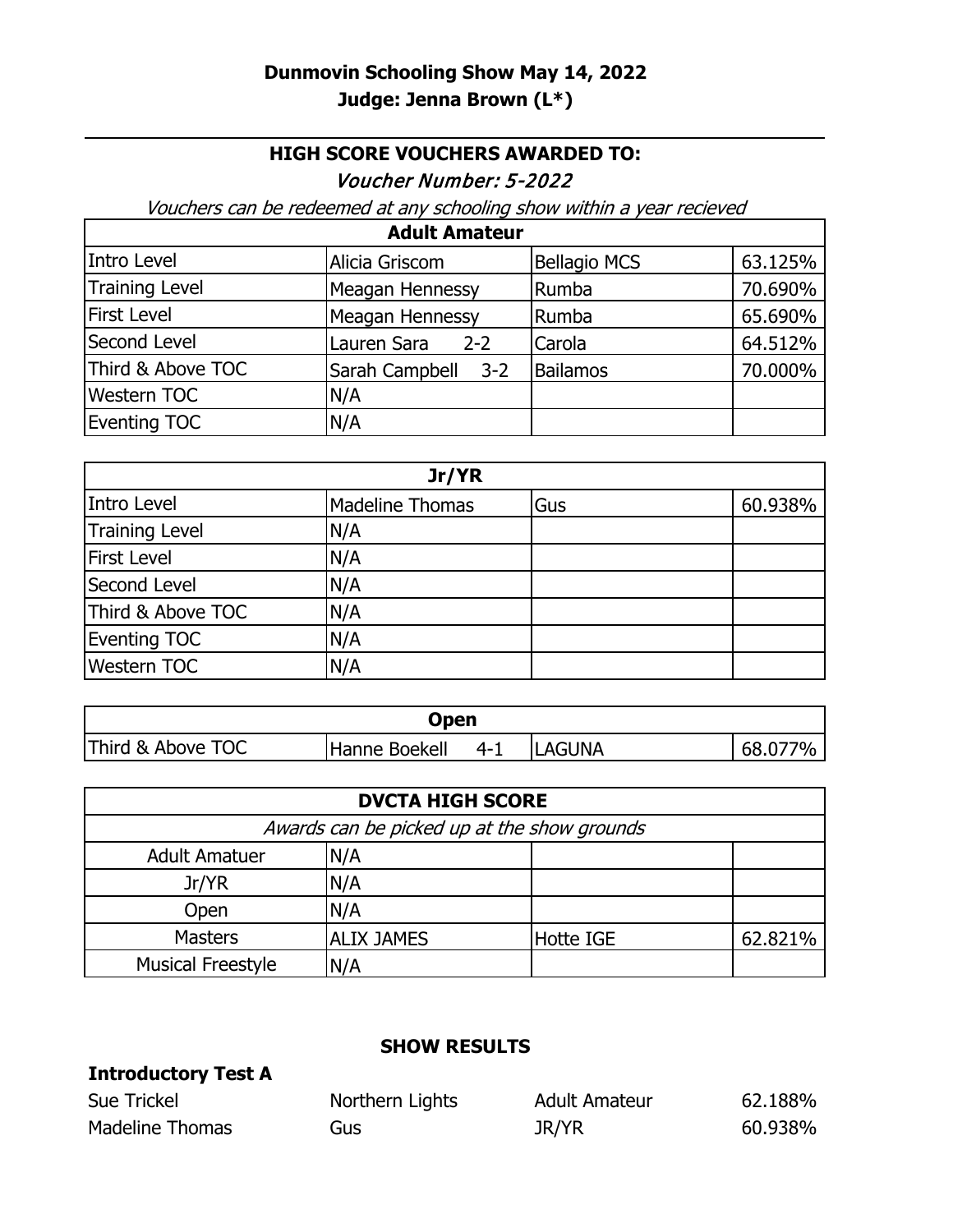| <b>Introductory Test B</b>     |                     |                      |         |
|--------------------------------|---------------------|----------------------|---------|
| Hanne Boekell                  | <b>Bellerina</b>    | Open                 | 68.750% |
| Alicia Griscom                 | <b>Bellagio MCS</b> | <b>Adult Amateur</b> | 63.125% |
| <b>Sue Trickel</b>             | Northern Lights     | <b>Adult Amateur</b> | 62.188% |
| <b>Madeline Thomas</b>         | Gus                 | JR/YR                | 60.313% |
| <b>Introductory Test C</b>     |                     |                      |         |
| Alicia Griscom                 | <b>Bellagio MCS</b> | <b>Adult Amateur</b> | 63.750% |
| Jessica Rexroth                | Fiona               | <b>Adult Amateur</b> | 61.000% |
| <b>Training Level Test 1</b>   |                     |                      |         |
| Jessica Rexroth                | Fiona               | <b>Adult Amateur</b> | 57.500% |
| <b>Training Level Test 2</b>   |                     |                      |         |
| Rebecca Young                  | Goose               | <b>Adult Amateur</b> | 53.621% |
| <b>Training Level Test 3</b>   |                     |                      |         |
| Meagan Hennessy                | Rumba               | <b>Adult Amateur</b> | 70.690% |
| <b>First Level Test 1</b>      |                     |                      |         |
| <b>Hillary Moses</b>           | Fhacet              | Open                 | 71.724% |
| Meagan Hennessy                | Rumba               | <b>Adult Amateur</b> | 65.690% |
| <b>First Level Test 2</b>      |                     |                      |         |
| <b>Hillary Moses</b>           | Fhacet              | Open                 | 73.714% |
| <b>First Level Test 3</b>      |                     |                      |         |
| <b>ALICE MORSE</b>             | <b>AFGHAN NTF</b>   | <b>Adult Amateur</b> | 61.944% |
| Anna Lenox                     | Ruben               | Open                 | 59.861% |
| <b>Second Level TOC</b>        |                     |                      |         |
| Lauren Sara<br>$2 - 2$         | Carola              | <b>Adult Amateur</b> | 64.512% |
| Anna Lenox<br>$2 - 1$          | Ruben               | Open                 | 63.514% |
| Nicole Brady<br>$2 - 3$        | <b>AFGHAN NTF</b>   | Open                 | 62.262% |
| Linda Tascione<br>$2 - 1$      | Lorenzo             | Open                 | 60.811% |
| <b>Third Level TOC</b>         |                     |                      |         |
| $3 - 2$<br>Sarah Campbell      | <b>Bailamos</b>     | <b>Adult Amateur</b> | 70.000% |
| <b>REBECCA CORD</b><br>$3 - 2$ | <b>LADY LYSSA</b>   | Open                 | 65.921% |
| Sarah Campbell<br>$3 - 2$      | <b>Bailamos</b>     | <b>Adult Amateur</b> | 65.395% |
| REBECCA CORD 3-1               | <b>LADY LYSSA</b>   | Open                 | 63.784% |